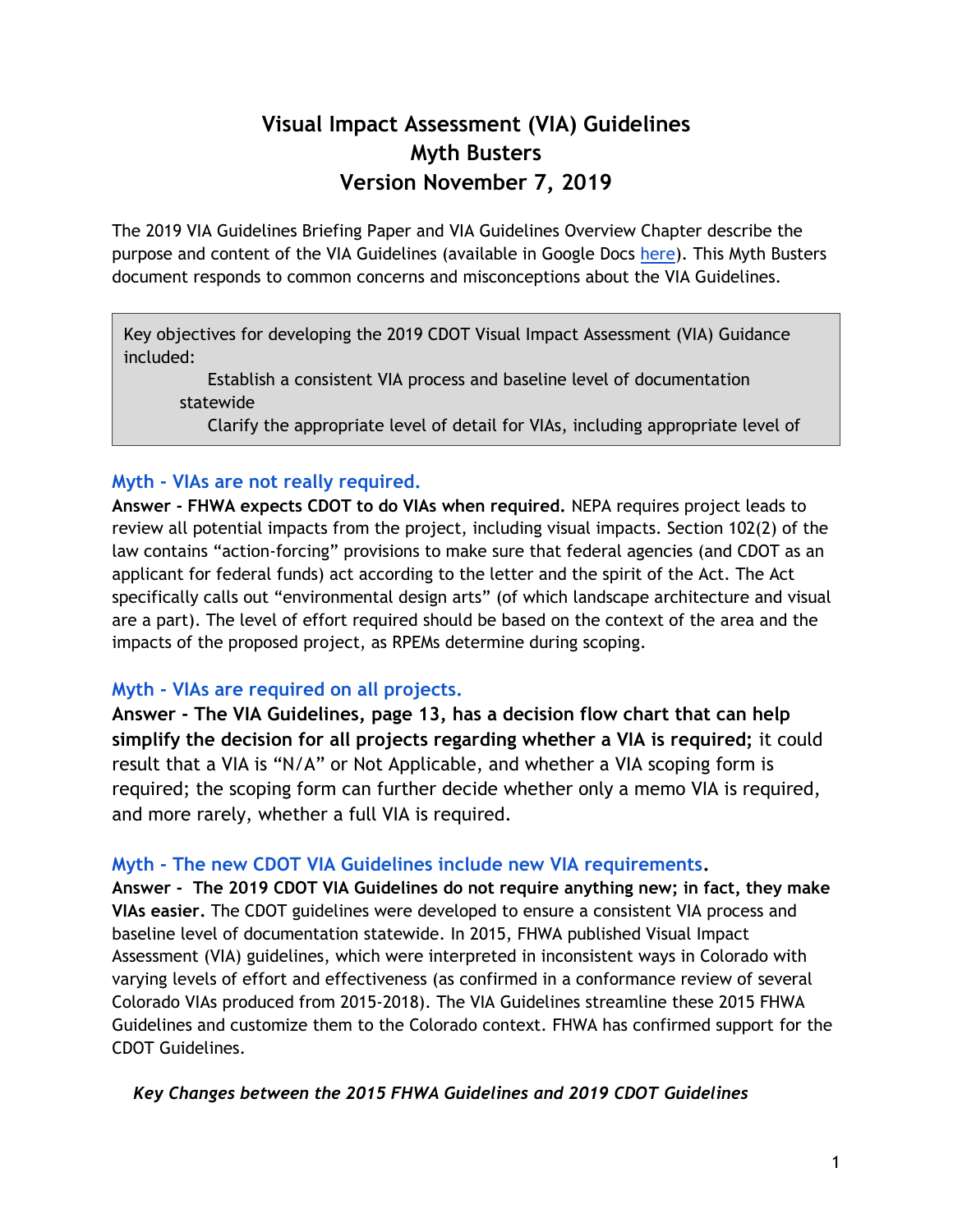- A refined VIA Scoping Questionnaire to first determine whether a VIA is needed and at what level of detail if so. The FHWA guidelines led to the perception that most projects require a VIA when in reality many have limited anticipated impacts. The CDOT VIA Guidelines are expected to reduce the number of VIAs needed.
- Uses 2 templates instead of 4 VIA Memorandum for minor visual issues and Standard VIA for a detailed review. These templates streamline the development of a VIA.
- Clarifies mitigation information The focus is to only mitigate to the level that off-sets important impacts. This meets FHWA's requirement to balance mitigation with the level of impacts.
- Directions are more clear and concise with numerous project examples.

## **Myth: More projects require VIAs including every Scenic Byway project, Cat-Exs, as well as major NEPA projects.**

**Answer - The large majority of capital improvement projects do not warrant a VIA and this guidance does not change the risk-based decision-making process for RPEMs on how to scope out a project and determine when a VIA might be appropriate.** The guidelines merely provide clearer direction for projects that do opt to perform a VIA.

The CDOT VIA Guidelines include a Scoping Questionnaire to help determine whether a VIA is needed. This determination depends on the complexity of the project from a visual standpoint and potential visual impacts, regardless of what type of NEPA process is required. For example, some large projects may not require a VIA and more sensitive areas, such as Scenic Byways and projects with Section 106 or 4f impacts, may require a more detailed approach if there are visual impacts. Just because a project is on a Scenic Byway, however, does not mean it will always require a VIA. (For example, a VIA would not be needed for striping and overalay or replacing sign panels.) There are no VIA exclusions since the decision is based on potential impacts, not project type. Finally, as noted above, the CDOT VIA Guidelines modified the former FHWA Guidelines questionnaire to better analyze which projects require a VIA.

## **Myth - The CDOT VIA Guidelines require me to update past visual work, such as corridor design guidelines.**

**Answer - The large majority of capital improvement projects do not warrant a VIA and this guidance does not change the risk-based decision-making process for RPEMs on how to scope out a project and determine when a VIA might be appropriate.** If corridor design guidelines are already developed, a VIA could be developed quickly because the corridor design guidelines would help assess impacts and mitigation.

## **Myth - The new CDOT VIA Guidelines will add costs to my project.**

**Answer - Not necessarily. In fact, implementing the new CDOT VIA Guidelines may cost less than using the former FHWA guidelines.** One of the primary reasons for developing new guidelines was to clarify the appropriate level of detail for VIAs and develop a quality product at an appropriate level of effort and cost. The CDOT VIA Guidelines attempt to streamline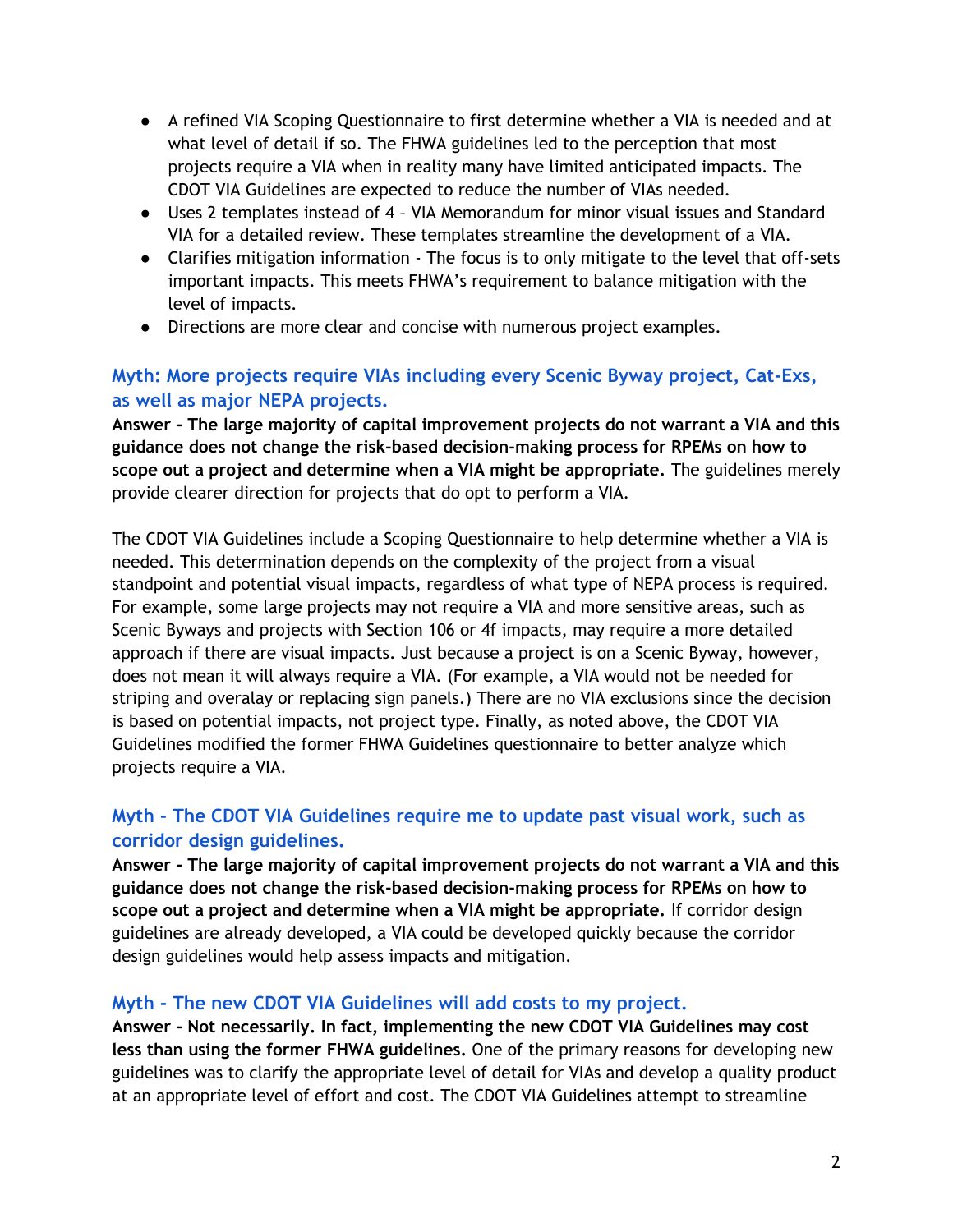activities (as described in the key changes between the FHWA and CDOT guidelines above). There might have been cases where CDOT did not do a VIA where these were there were potential visual impacts, and that puts CDOT at risk with the Federal Program. Now, using this VIA Scoping Questionnaire, CDOT can be sure to do VIAs when necessary, and not do them when not required.

#### **Myth - The new CDOT VIA Guidelines involve more work.**

**Answer - The CDOT VIA Guidelines streamline the previous FHWA VIA Guidelines; they will involve less work than before these guidelines were prepared.** Specifically, the CDOT VIA Guidelines includes step-by-step directions for a Scoping Questionnaire to determine if a VIA is needed, and includes VIA templates to use if a VIA is needed.

## **Myth - The new CDOT VIA requirements will impact project schedules.**

**Answer - It is not expected that the VIA guidelines will impact project schedules because the CDOT VIA Guidelines provides greater clarity on the level of effort needed and ways to streamline this analysis.** The guidelines are intended to improve expectations and certainty during project development. Early consideration of visual impacts (both adverse and beneficial) should expedite analysis and incorporate stakeholder concerns and mitigation strategies.

#### **Myth - The new CDOT VIA Guidelines are in addition to the requirements in the existing Federal Lands MOU.**

**Answer - The new CDOT VIA Guidelines are complementary to CDOT's [Federal Lands](https://www.codot.gov/programs/environmental/documents/federal-lands-mou-2016/view)  [MOU.](https://www.codot.gov/programs/environmental/documents/federal-lands-mou-2016/view)** The MOU applies only to certain situations and includes language about Visual Impact Assessments (Implementing Procedures, Section G). The MOU states that CDOT must consider visual resources and impacts, but it does not prescribe how to analyze visual impacts. The CDOT VIA Guidelines are, therefore, used in conjunction with the Federal Lands MOU; the guidelines provide necessary information on how to conduct the VIA.

#### **Myth - The CDOT VIA Guidelines aren't coordinated with CDOT historical reviews.**

**Answer - The VIA guidelines and processes are separate from Section 106, but VIAs provide data that can assist in developing information about visual effects to historic properties, which often are also significant visual resources**. For example, Glenwood Canyon is a historic district, but is also an important and complex visual resource. Recently, there was a Section 106 adverse effect to Glenwood Canyon based on visual changes from the installation of new signage in the canyon. A VIA was developed to assist in minimizing the effects of the signage in the Canyon and this also assisted CDOT with both Section 106 and in the development of a Section 4(f) Net Benefit Programmatic Evaluation.

**Myth - Regions are now on their own to figure out how to use the VIA Guidelines. Answer - Support is available to help regions implement the VIA Guidelines.** The Visual Resource Committee (VRC) understands how to use these guidelines and can assist in questions regarding its application. Additionally, CDOT has staff landscape architects and specialists that will assist with visual resource questions as well as serve as subjunctive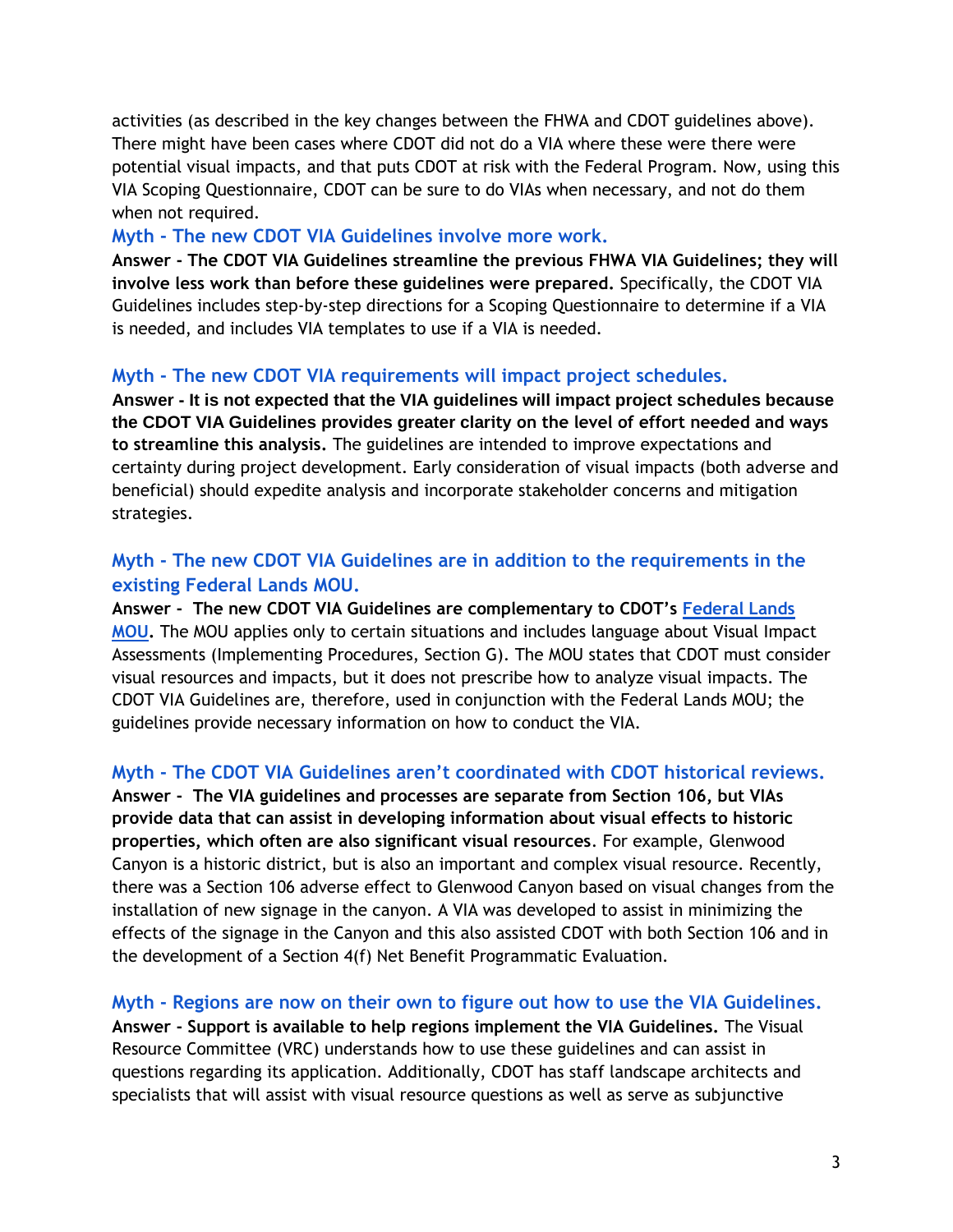matter experts. VIA Guidelines Training development and delivery will be underway in the upcoming months.

#### **Myth - The CDOT VIA Guidelines were developed in a vacuum.**

**Answer - The Visual Resource Committee (VRC), that included representatives from every region as well as HQ, provided detailed feedback throughout the development of the VIA Guidelines; the Environmental Advisory Committee (EAC) was briefed twice during the process.** The purpose of the VRC was to identify VIA issues and creative solutions and develop buy-in across the state. RPEMs designated members who have the authority to represent and make recommendations on behalf of their Region. The VRC also included FHWA and historical, landscape architecture, Scenic Byways, and project delivery representatives. The [VRC Charter](https://drive.google.com/open?id=1oxjUMhcO9BNyEmD3dJtsF5RzqH-pExR7) includes a list of members.

## **Myth - Implementation of the CDOT VIA Guidelines hasn't been considered.**

**Answer - The VRC anticipates continuing to meet to discuss implementation.** VRC members had preliminary conversations about staffing and training needs, but decided to focus on finishing the CDOT VIA Guidelines before tackling these types of implementation issues.

Relevant questions for future discussion include:

- Who can 1) do scoping to determine if a VIA is needed and 2) serve as a VIA author?
- What are key qualifications and how do we support staff development?
- How do we ensure there are ambassadors across the state to prevent bottlenecks?
- What training do we need 1) for VIA practitioners and 2) to encourage a multidisciplinary approach across CDOT (e.g., NEPA PMs)?

Ultimately, VIA policy decisions will need to be made at the statewide level. While the VRC can provide recommendations, RPEMs and RTDs will need to provide detailed input on questions such as whether a procedural directive should be developed.

## **Myth: A checkbox will be added to the Catex Form 128 for visual impacts.**

**Answer: If a VIA is required for a project, the NEPA practitioner will add that on the "other" line**, just like is done for migratory birds, noxious weeds, and other requirements that always need to be thought about but are not always required on every project.

## **Myth - The CDOT VIA Guidelines address how to respond to specific challenges (e.g., rockfall).**

**Answer - The VIA Guidelines do not address specific challenges such as rockfall, but resources will be added to the [CDOT landscape architecture visual resources webpage](https://www.codot.gov/programs/environmental/landscape-architecture/visual-resources) to assist with these issues.** For example, there is a current CDOT funded-research project to develop a new rock blasting specification and general language that can be used for VIAs (it is 25% complete). Also, further training is expected on visual topics and project challenges after the roll out of the guidelines.